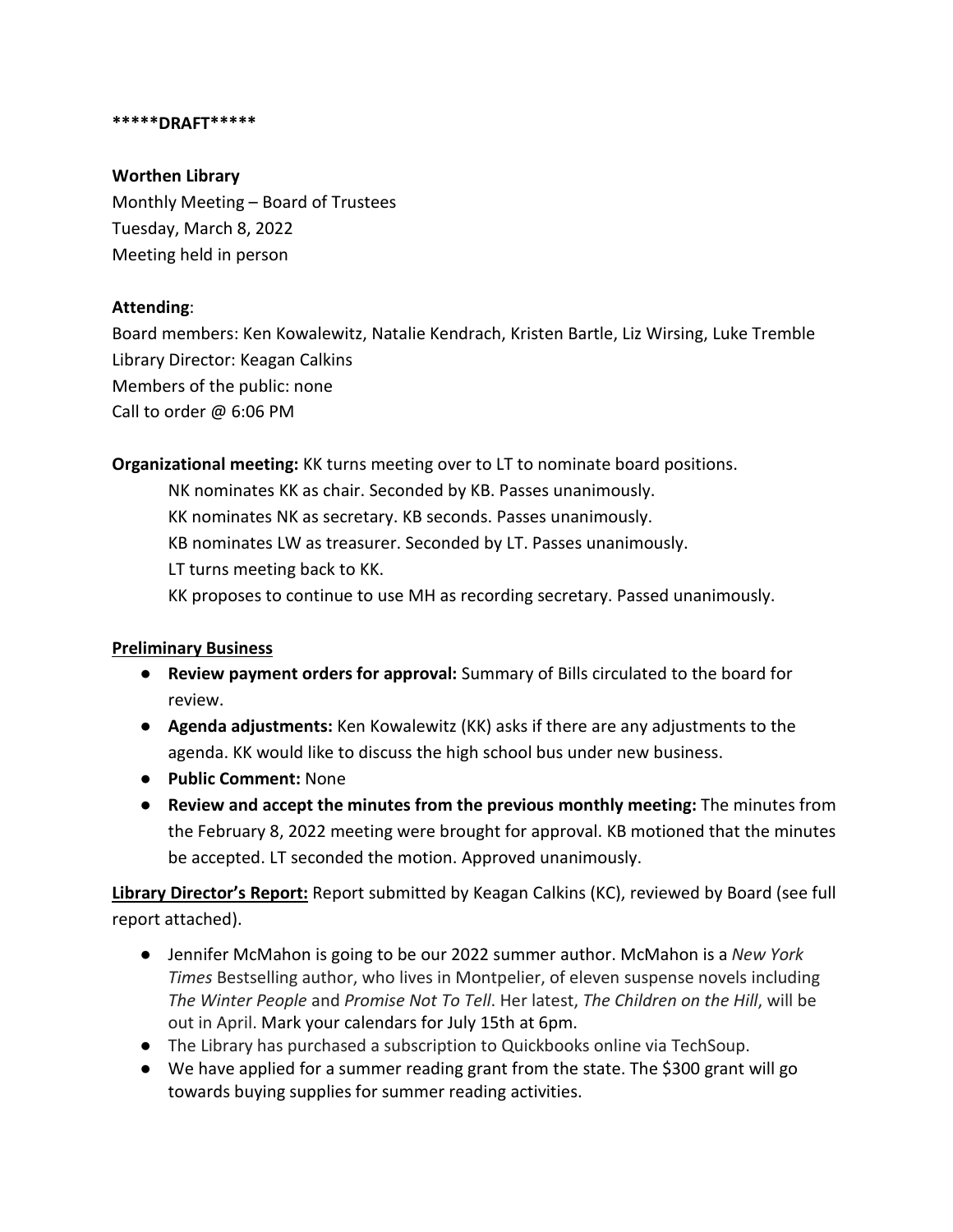- We have taken down the "masks encouraged and appreciated" signs as a result of the school going masks optional.
- We have completed inventory for all of downstairs!
- I will be hiring for a part time position at the library 5 10 hours a week for the summer. This person will gain great library experience and help orchestrate a lot of the summer programming.
- Worthen Passion Project has officially kicked off. I'm hoping to stop into Folsom to talk to the 7th and 8th graders and we have started spreading the word to area high schools.
- Jim Brightwell is spearheading a small working group of community members to help develop adult summer programming at the library. Meeting for the first time March 10.

Statistics strong across most categories with several slightly lower than 2021, most likely due to easing of pandemic restrictions. See Library Director's Report posted online.

## **Old & Ongoing Business**

Town Meeting report: Budget passed 462 to 147. Trustees elected by outstanding margins.

Development Committee Report: Plans are underway for a spring mailing. Our thought is something along the lines of "something for everyone" and would love input from Trustees for language that appeals to a younger demographic. Spring mailing will be an update to last Fall's brochure approach, which worked well and produced many new donors. KB suggested a theme of "Let it Grow" and volunteered to create a TikTok video of kids to draw attention to the mailing.

Plans are underway for another small soiree of interested Library donors to meet for a discussion in May.

Jim Brightwell has made an excellent connection with the Fish Hatchery and they are very interested in providing programming for all ages, some targeted to adults, on a variety of fish related topics. Their presentation will be part of a Summer Speaker Series similar to Winter Wednesdays. The Steering Committee will look at the VHC list of speakers for inspiration.

Since January 1, 2022, just over \$9,000 in gifts from 35 individuals has been received. Many of these are recurring gifts.

Worthen Society annual celebration will be held July 16.

Because of a skipped meeting the Dev Committee will meet again this coming Friday.

Bylaws Adoption: Tabled until more clarity received from the Vermont Department of Libraries

Strategic Plan Update: Planning Commission wants to include a new strategic plan for the library in the Town Plan that is currently being revised. Strategic Plan discussions were held about a year ago but not finalized. Trustees are asked to review the work in progress.